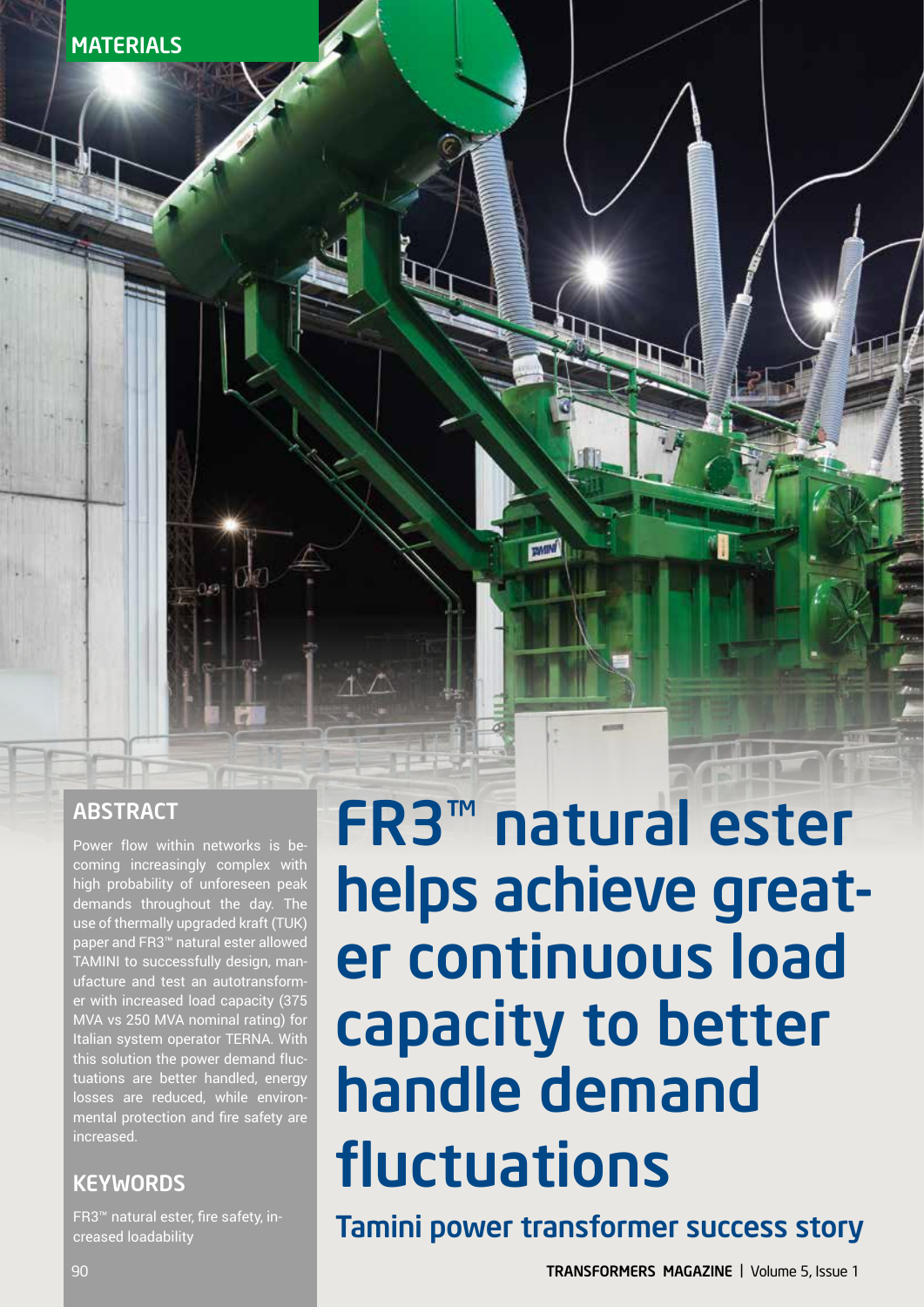



#### 250 MVA transformer with load capacity up to 375 MVA has improved environmental profile and fire safety

With transformers a major cost element for any utility or grid company, managing utilization is critical to costeffectively and reliably managing the grid. Using TUK paper and Cargill's Envirotemp™ FR3™ natural ester fluid, TAMINI was able to successfully design, manufacture and test an autotransformer with significantly more load capacity (375 MVA vs 250 MVA nominal rating), while maintaining the temperature rise allowed for high-temperature insulation materials and the expected insulation life. The enhanced load flexibility and appropriately sized transformer capacity allow TAMINI's customer, TERNA, to better handle demand fluctuations and ultimately effectively reduce energy loss. Terna is the largest transmission system operator in Europe and a majority owner

# **The increased loadability of power transformers using natural ester deeply affects the criteria for transformer selection among electric utilities and grid companies**

of the high voltage transmission grid in Italy.

The autotransformer's nominal rating of 420 kV/135 kV 250 MVA with continuous load capacity up to 375 MVA was validated by routine, type and special tests, including short circuit withstand capability performed at CESI in Rondissone, Italy. The transformer was installed in the Terna's substation of Tavazzano in December 2017.

"Power flow within networks is becoming increasingly complex. There is a higher probability of unforeseen peak demands throughout the day, and we are seeing those demands for longer periods of